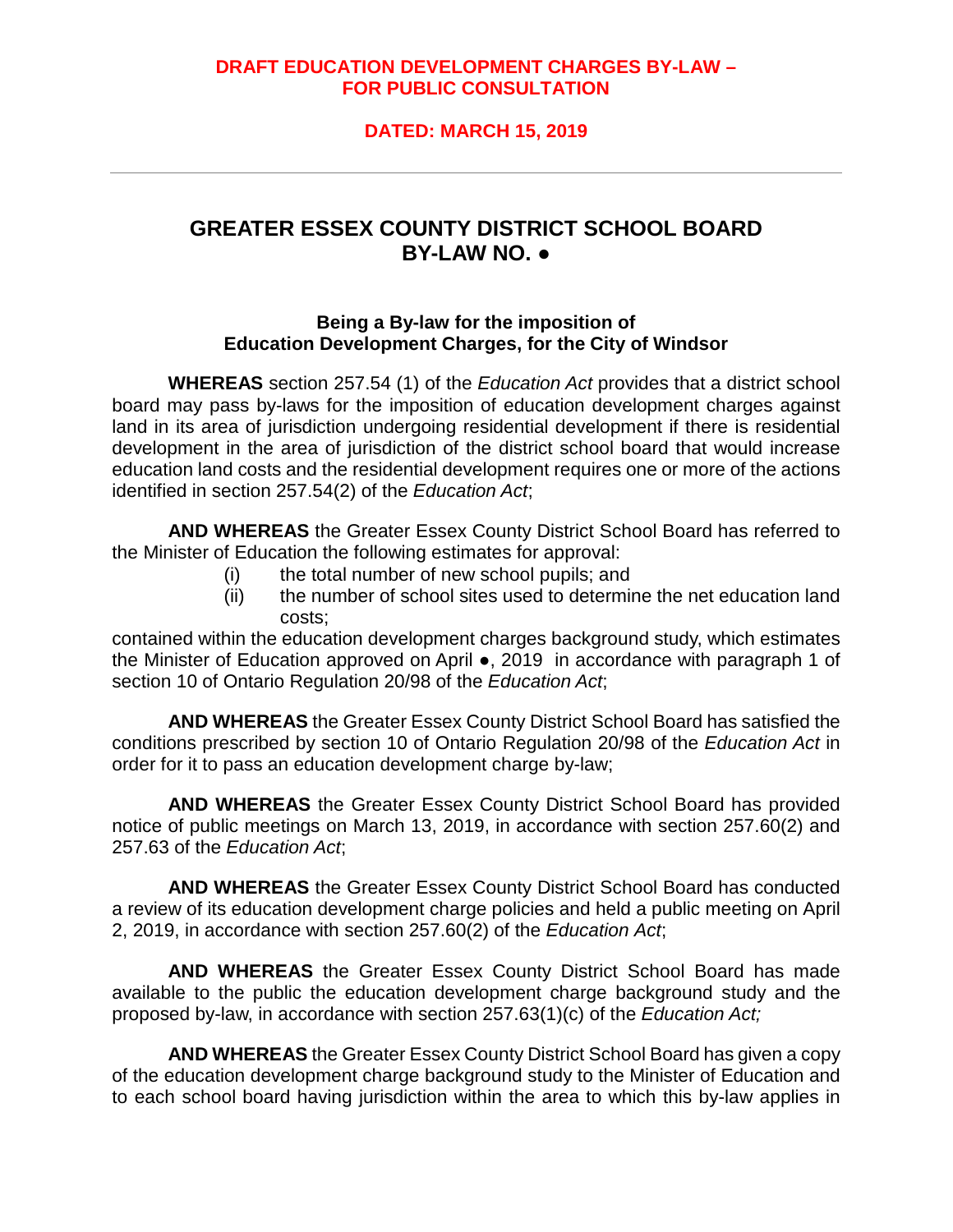**DATED: MARCH 15, 2019** 

accordance with paragraph 3 of section 10 of Ontario Regulation 20/98 of the *Education Act;*

**AND WHEREAS** the Greater Essex County District School Board held a public meeting on April 2, 2019, on the proposed education development charges by-law, in accordance with section 257.63(1)(a) of the *Education Act*;

**AND WHEREAS** the Greater Essex County District School Board has permitted any person who attended the public meetings to make representations in respect of the proposed education development charges by-law in accordance with section 257.63(2) of the *Education Act*;

**AND WHEREAS** the Greater Essex County District School Board has determined in accordance with section 257.63(3) of the *Education Act* that no additional public meeting is necessary in respect of this by-law;

NOW THEREFORE THE GREATER ESSEX COUNTY DISTRICT SCHOOL BOARD HEREBY ENACTS AS FOLLOWS:

#### **PART I**

### **APPLICATION**

#### **Defined Terms**

- 1. In this by-law,
	- (a) "Act" means the *Education Act,* R.S.O. 1990, Chapter E.2, as amended, or a successor statute;
	- (b) "agricultural use" means agricultural use as defined within the Provincial Policy Statement issued in accordance with section 3 of the *Planning Act*, R.S.O. Chapter P.13, as amended;
	- (c) "Board" means the Greater Essex County District School Board;
	- (d) 'building permit" means a building permit as defined within section 257.53(1) of the Act;
	- (e) "development" includes redevelopment;
	- (f) "dwelling unit" means a room or suite of rooms used, or designed or intended for use by one person or persons living together, in which culinary and sanitary facilities are provided for the exclusive use of such person or persons, and shall include, but is not limited to, a dwelling unit or units in an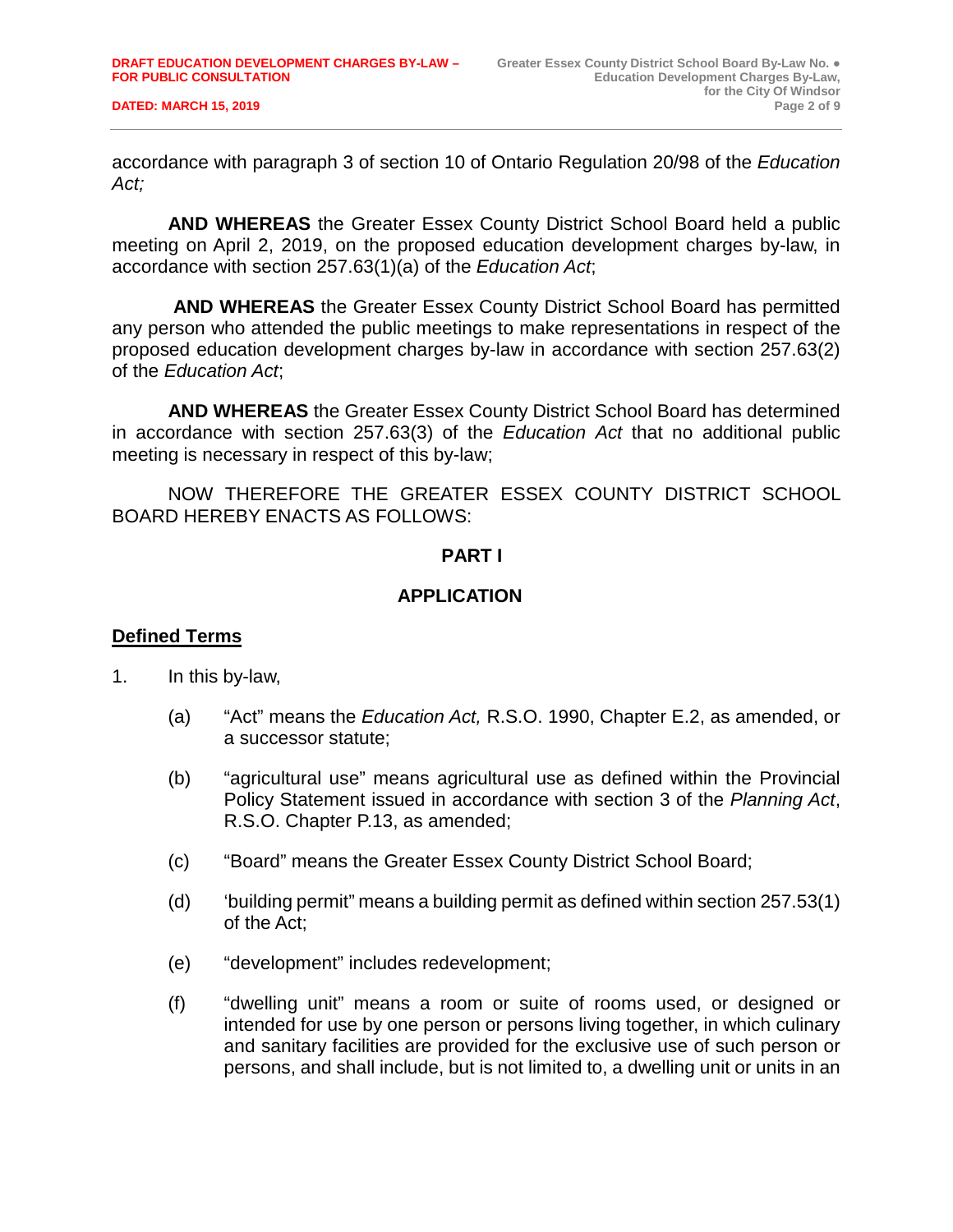apartment, group home, mobile home, duplex, triplex, semi-detached dwelling, single detached dwelling, stacked townhouse and townhouse;

- (g) "education development charge" means education development charge as defined within section 257.53(1) of the Act;
- (h) "education development charge account" means education development charge account as defined within section 257.53(1) of the Act;
- (i) "education land costs" means education land cost as defined within section 257.53(1) of the Act;
- (j) "local board" means a local board as defined in the *Municipal Affairs Act*, R.S.O. 1990, Chapter M.46, as amended, other than a board defined in section 257.53(1) of the Act;
- (k) "mixed-use" means land, buildings or structures designed, occupied or intended to be occupied, containing residential use and at least one other non-residential use;
- (l) "Municipality" means The Corporation of the City of Windsor;
- (m) "non-residential use" means lands, buildings or structures or portions thereof used, or designed or intended for use for other than residential use, and includes, but is not limited to, agricultural, commercial, industrial or institutional use;
- (n) "owner" means owner as defined within section 257.53(1) of the Act;
- (o) "pupil accommodation" means pupil accommodation as defined within section 257.53(1) of the Act;
- (p) "*Planning Act*" means the *Planning Act*, R.S.O. 1990, Chapter P.13, as amended;
- (q) "Regulation" means Ontario Regulation 20/98: Education Development Charges – General, as amended, under the Act;
- (r) "residential development" means lands, buildings or structures designed, occupied or intended to be occupied for residential use.
- (s) "residential use" means lands, buildings or structures designed, occupied or intended to be occupied as a dwelling unit(s), and shall include a residential use accessory to a non-residential use and the residential use component of a mixed-use or of an agricultural use;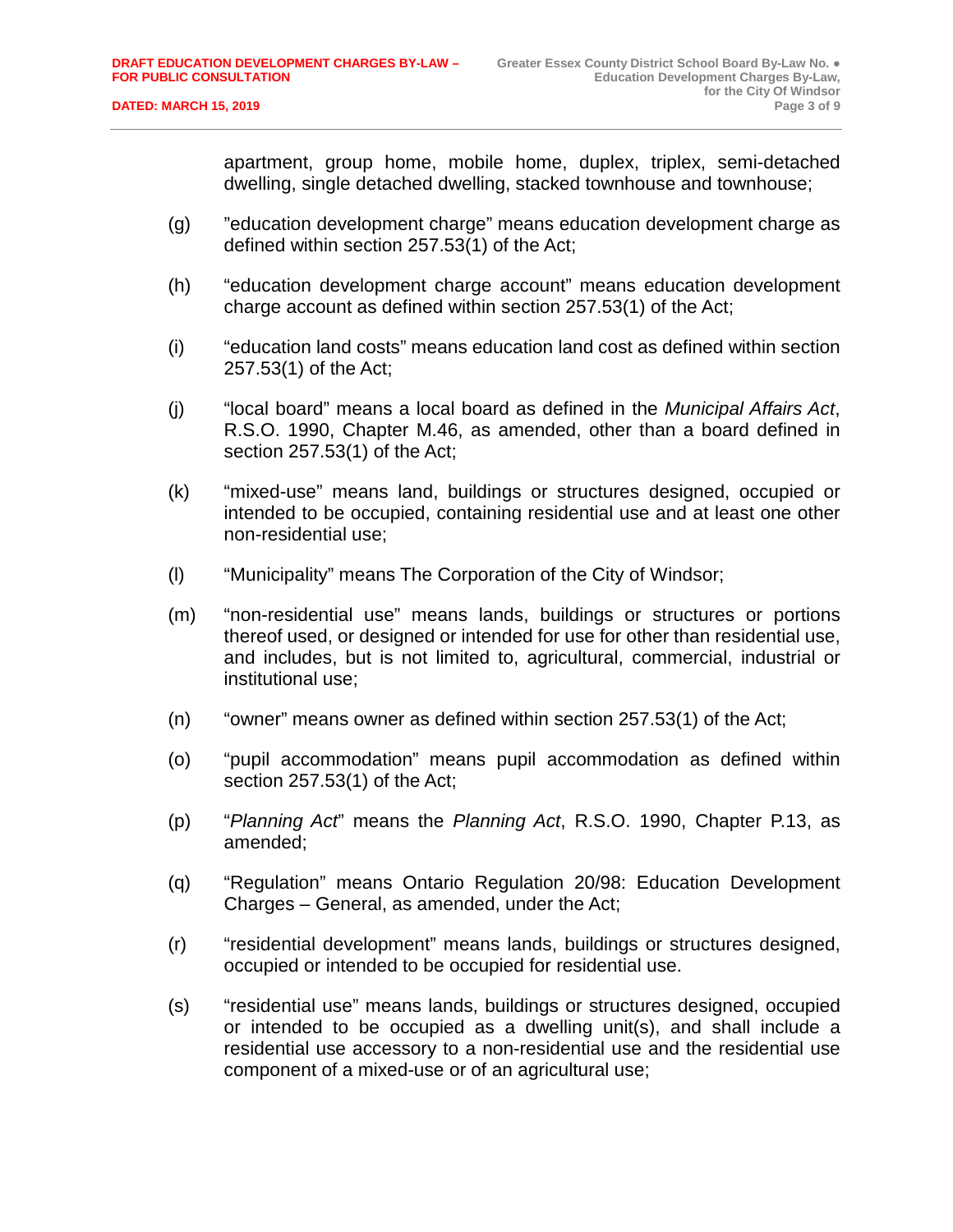- 2. In this by-law,
	- (a) where reference is made to a statute or a section of a statute such reference is deemed to be a reference to any successor statute or section;
	- (b) Where required by the context of this by-law, words in the singular include the plural and vice-versa.

#### **Lands Affected**

- 3. (1) Subject to section 3(2), this by-law applies to all lands in the geographic area of the Municipality.
	- (2) This by-law shall not apply to lands that are owned by and are used for the purposes of:
		- (i) a municipality or a local board thereof;
		- (ii) a board as defined in section 257.53(1) of the Act;
		- (iii) a public hospital receiving aid under the *Public Hospitals Act*, R.S.O. 1990, c. P.40;

#### **Approvals for Development**

- 4. (1) In accordance with section 257.54(2) of the Act, Education development charges shall be imposed against all lands, buildings or structures undergoing residential development if the development requires one or more of the following:
	- (a) the passing of a zoning by-law or of an amendment thereto under section 34 of the *Planning Act*;
	- (b) the approval of a minor variance under section 45 of the *Planning Act*;
	- (c) a conveyance of land to which a by-law passed under subsection 50(7) of the *Planning Act* applies;
	- (d) the approval of a plan of subdivision under section 51 of the *Planning Act*;
	- (e) a consent under section 53 of the *Planning Act*;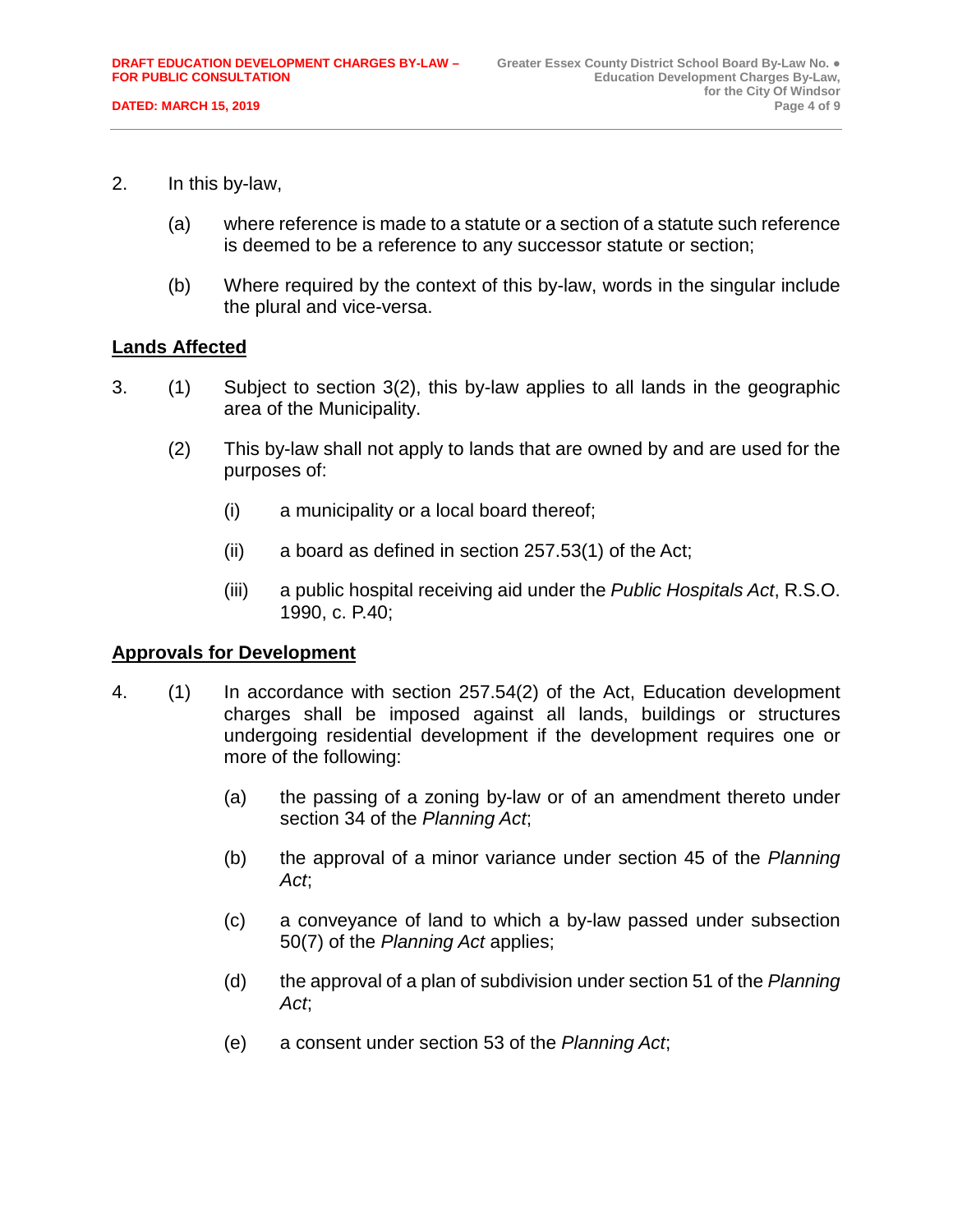- (f) the approval of a description under section 9 of the *Condominium Act*, *1998*, S.O. 1998, Chapter 19; or
- (g) the issuing of a permit under the *Building Code Act*, *1992*, S.O. 1992, Chapter 23, as amended, in relation to a building or structure.
- (2) In respect of a particular development an education development charge will be collected once, but this does not prevent the application of this bylaw to future development on the same property.
- 5. The Board has determined that the residential development of land to which this by-law applies increases education land costs.

## **Categories of Development and Uses of Land Subject to Education Development Charges**

- 6. Subject to the provisions of this by-law, education development charges shall be imposed upon all categories of residential development.
- 7. Subject to the provisions of this by-law, education development charges shall be imposed upon all residential uses of land, buildings or structures.

# **PART II**

# **EDUCATION DEVELOPMENT CHARGES**

### **Residential Education Development Charges**

8. Subject to the provisions of this by-law, an education development charge of \$ $\bullet$ per dwelling unit shall be imposed upon the designated categories of residential development and the designated residential uses of land, buildings or structures, including a dwelling unit accessory to a non-residential use, and, in the case of a mixed-use building or structure, upon the dwelling units in the mixed-use building or structure.

### **Exemptions from Residential Education Development Charges**

- 9. (1) In this section,
	- (i) "gross floor area" means the total floor area, measured between the outside of exterior walls or between the outside of exterior walls and the centre line of party walls dividing the building from another building, of all floors above the average level of finished ground adjoining the building at its exterior walls;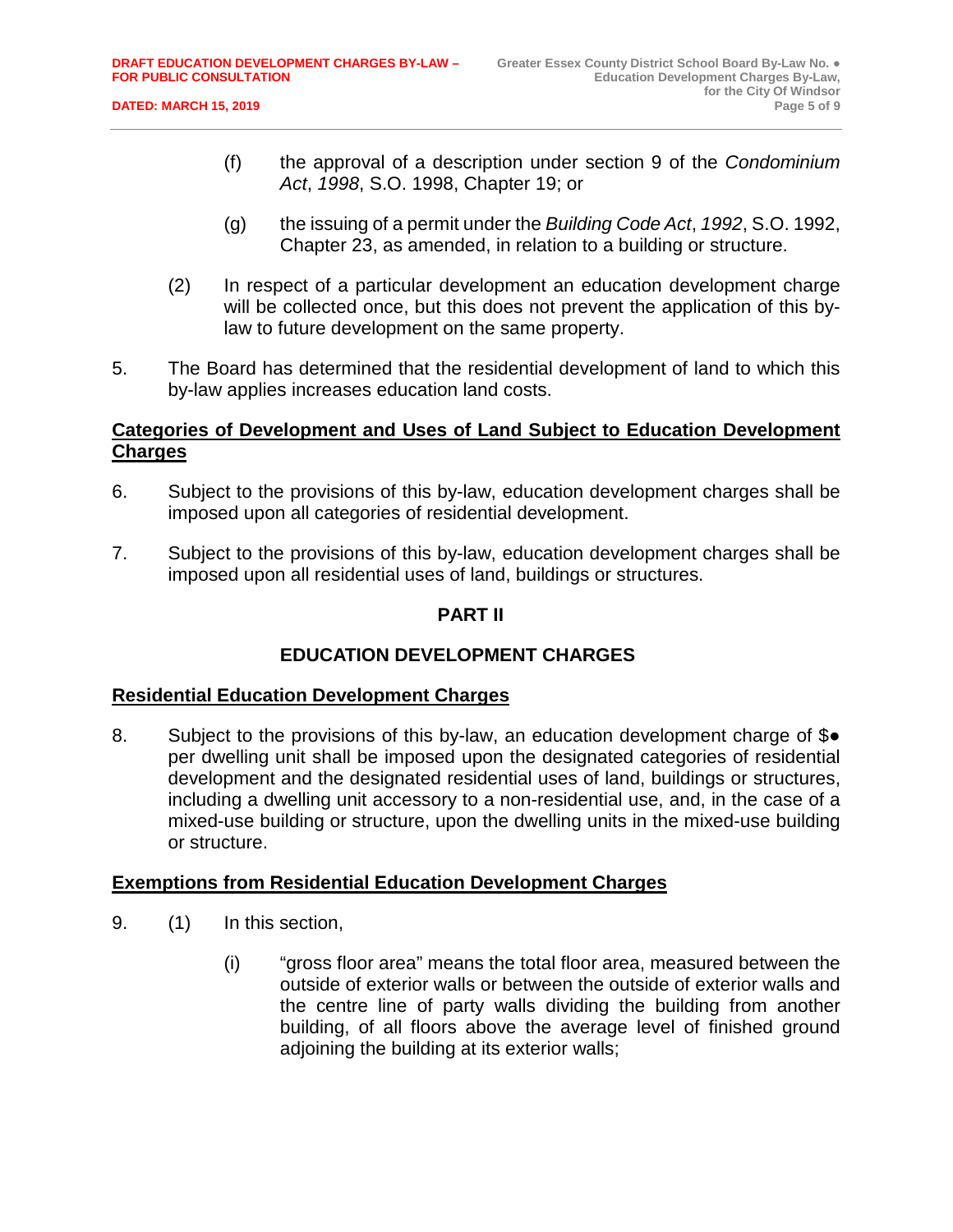- (ii) "other residential building" means a residential building not in another class of residential building described in this section;
- (iii) "semi-detached or row dwelling" means a residential building consisting of one dwelling unit having one or two vertical walls, but no other parts, attached to another structure;
- (iv) "single detached dwelling" means a residential building consisting of one dwelling unit that is not attached to another building.
- (2) Subject to sections 9(3) and (4), education development charges shall not be imposed with respect to,
	- (i) the enlargement of an existing dwelling unit that does not create an additional dwelling unit;
	- (ii) the creation of one or two additional dwelling units in an existing single detached dwelling; or
	- (iii) the creation of one additional dwelling unit in a semi-detached dwelling, a row dwelling, or any other residential building.
- (3) Notwithstanding section 9(2)(ii), education development charges shall be imposed in accordance with section 8 if the total gross floor area of the additional unit or two additional dwelling units exceeds the gross floor area of the existing single detached dwelling.
- (4) Notwithstanding section 9(2)(iii), education development charges shall be imposed in accordance with section 8 if the additional dwelling unit has a gross floor area greater than,
	- (i) in the case of a semi-detached or row dwelling, the gross floor area of the existing dwelling unit; or
	- (ii) in the case of any other residential building, the gross floor area of the smallest dwelling unit already contained in the residential building.
- (5) For the purposes of this section 9, an "additional dwelling unit" means a dwelling unit for which the application for the building permit, for such additional dwelling unit is submitted no sooner than twelve months after the earliest of the dates on which any of the following events occurs:
	- (i) the issuance of a occupancy permit in accordance with Ontario Regulation 332/12: Building Code, as amended, under the Building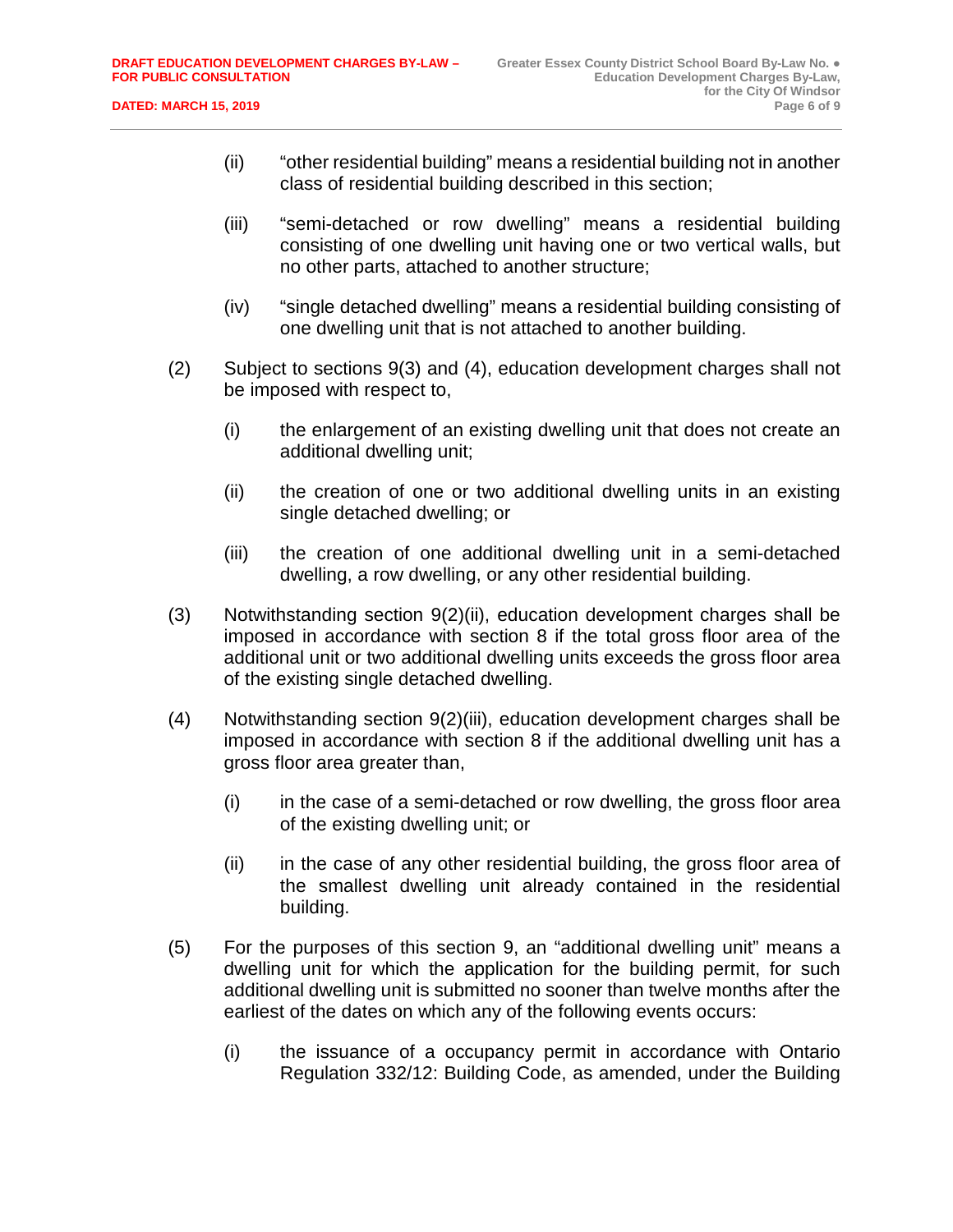Code Act, 1992, S.O. 1992, Chapter 23, as amended, for the dwelling unit already in the building;

- (ii) if no occupancy permit is issued in accordance with Ontario Regulation 332/12: Building Code, as amended, under the Building Code Act, 1992, S.O. 1992, Chapter 23, as amended, by the Municipality, the occupancy of the dwelling unit already in the building, as established by proper evidence of such occupancy; or,
- (iii) the delivery of the certificate of completion, pursuant to subsection 13(3) of the *Ontario New Home Warranties Plan Act*, R.S.O. 1990, Chapter O.31, for the dwelling unit already in the building.
- 10. (1) Education development charges under section 8 shall not be imposed with respect to the replacement, on the same site, of a dwelling unit that was destroyed by fire, demolition or otherwise, or that was so damaged by fire, demolition or otherwise as to render it uninhabitable.
	- (2) Notwithstanding section 10(1), education development charges shall be imposed in accordance with section 8 if the building permit, for the replacement dwelling unit is issued by the Municipality more than 2 years after,
		- (i) the date the former dwelling unit was destroyed or became uninhabitable; or
		- (ii) if the former dwelling unit was demolished pursuant to a building permit issued before the former dwelling unit was destroyed or became uninhabitable, the date the building permit was issued by the Municipality.
	- (3) Notwithstanding section 10(1), education development charges shall be imposed in accordance with section 8 against any dwelling unit or units on the same site in addition to the dwelling unit or units being replaced. The onus is on the applicant to produce evidence to the satisfaction of the Board, acting reasonably, to establish the number of dwelling units being replaced.

### **PART III**

### **ADMINISTRATION**

#### **Payment of Education Development Charges**

11. Education development charges are payable in full to the Municipality in which development takes place on the date a building permit is issued by the Municipality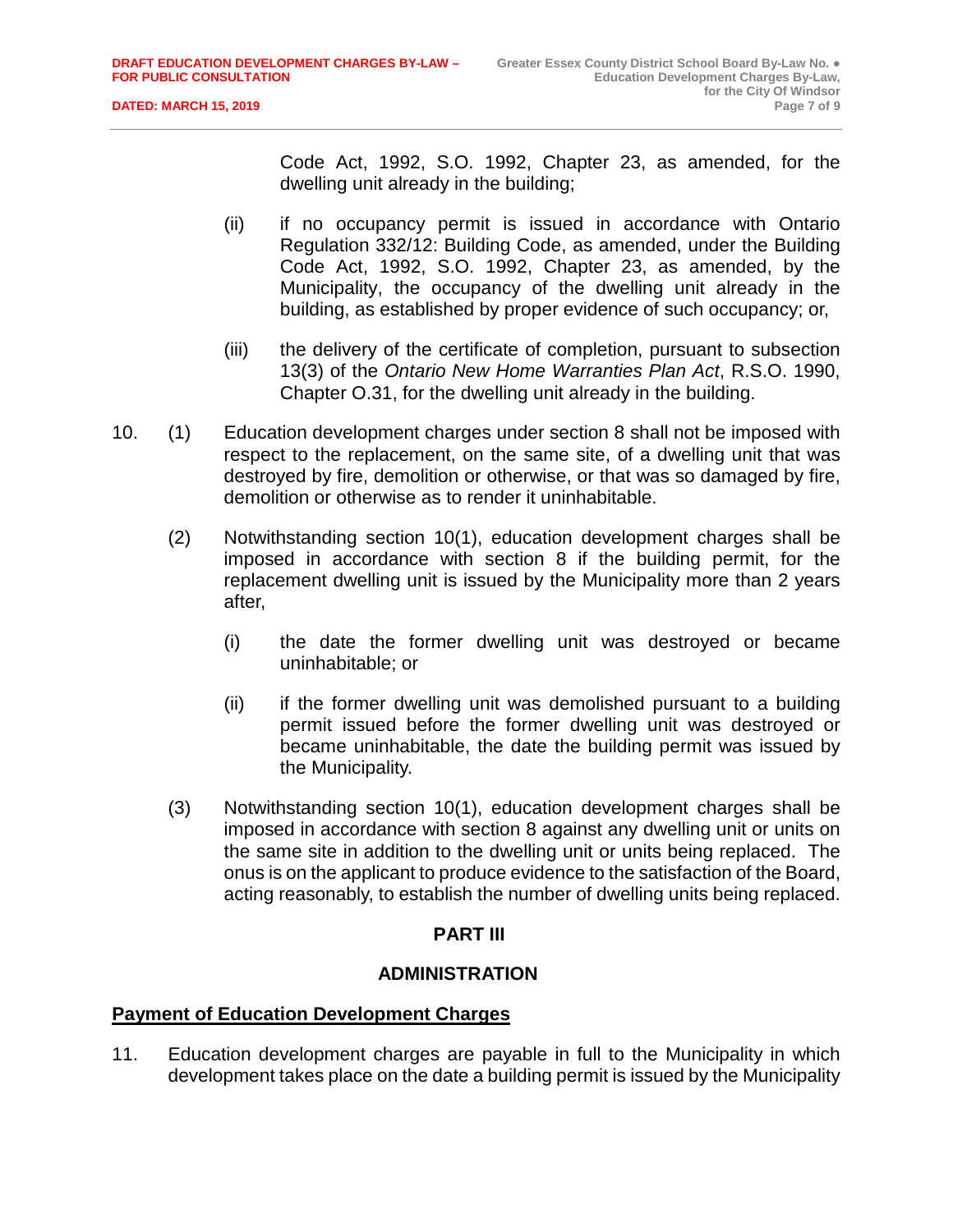in relation to a building or structure on land to which this education development charge by-law applies.

12. The treasurer of the Board shall establish and maintain an educational development charge account in accordance with the Act, the Regulation and this by-law.

#### **Payment by Services**

13. Notwithstanding the payments required under section 11, and subject to section 257.84 of the Act, the Board may, by agreement, permit an owner to provide land for pupil accommodation in lieu of the payment of all or a part of the education development charges.

#### **Collection of Unpaid Education Development Charges**

14. Section 349 of the *Municipal Act, 2001*, S.O. 2001, Chapter 25, as amended, applies with necessary modifications with respect to an education development charge or any part of it that remains unpaid after it is payable.

#### **Date By-law In Force**

15. This by-law shall come into force on April 22, 2019.

### **Date By-law Expires**

16. This by-law shall expire five years after the date it comes into force under section 15, unless it is repealed at an earlier date.

### **Repeal**

17. The Greater Essex County District School Board Education Development Charges By-law No. 23 is repealed on the day this by-law comes into force.

#### **Severability**

18. In the event any provision, or part thereof, of this by-law is found by a court of competent jurisdiction to be *ultra vires*, such provision, or part thereof, shall be deemed to be severed, and the remaining portion of such provision and all other provisions of this by-law shall remain in full force and effect.

#### **Interpretation**

19. Nothing in this by-law shall be construed so as to commit or require the Board to authorize or proceed with any capital project at any time.